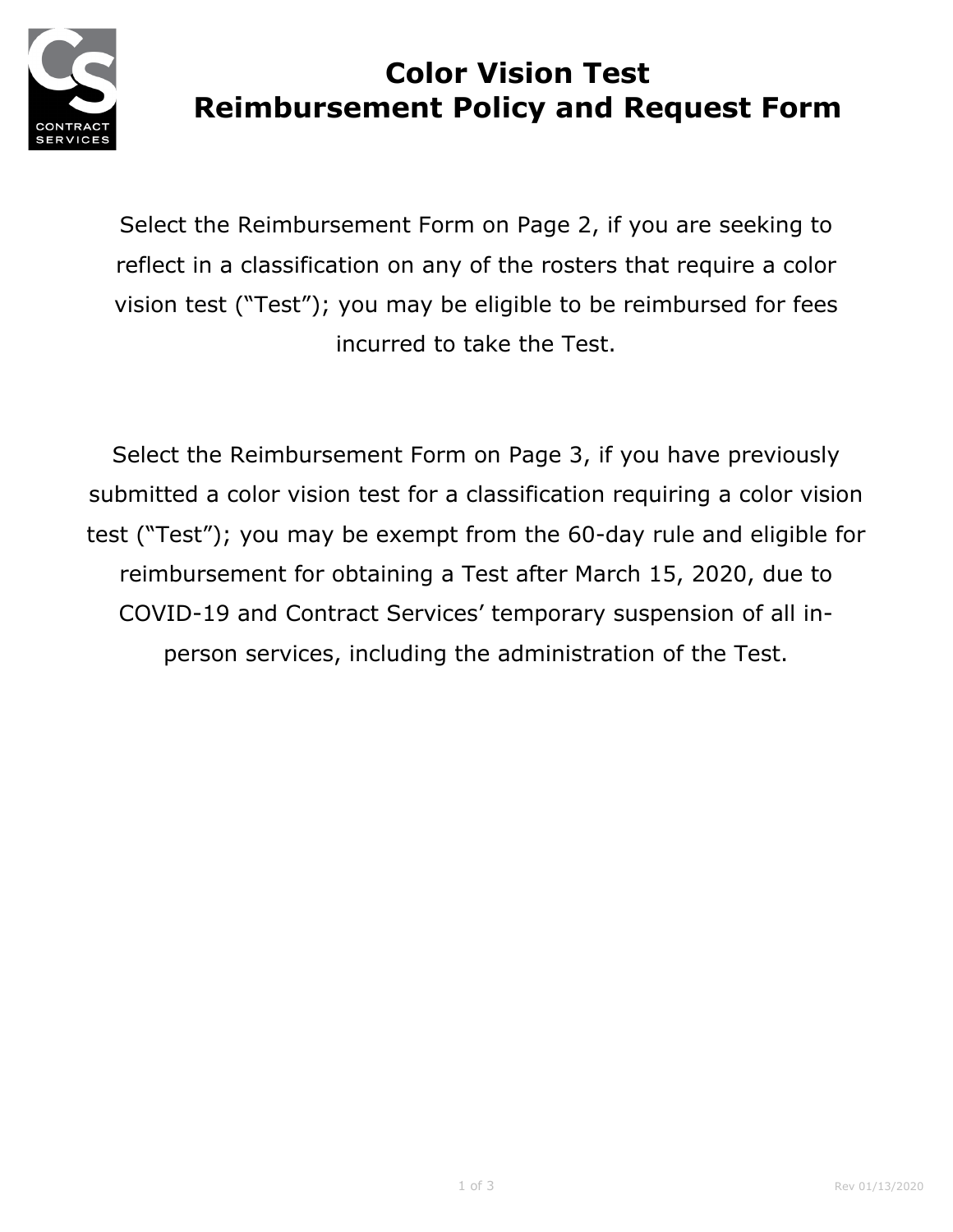

## **Color Vision Test Reimbursement Policy and Request Form**

Applicants seeking to reflect in a classification on any of the rosters that require a color vision test ("Test") may be eligible to be reimbursed for fees incurred to take the Test.

In order to be reimbursed, you must provide Contract Services with sufficient documentation to substantiate your eligibility for reimbursement and demonstrate you incurred the fee for which you are seeking reimbursement. Such documentation must be submitted to Contract Services within 60 days of when you incurred the fees for the Test.

Please submit this completed "Reimbursement Policy and Request Form," along with the following items:

- 1. Copy of passing color vision report from an authorized person
- 2. Copy of the receipt(s), invoice(s) and/or statement reflecting fee
- 3. Proof of payment (copy of your credit card receipt, credit card statement, or the front and back of the canceled check)

This program is an "accountable plan" as provided in Internal Revenue Code Section 62(a)(2)(A) and the Treasury Regulations promulgated thereunder. To receive reimbursement for your eligible employment-related expenses, you must meet several requirements. You will be required to return to Contract Services within a reasonable time any excess reimbursement that is made to you in the event of any inadvertent overpayment.

| Local/Classification:                      |                     |                                |                |                            |  |
|--------------------------------------------|---------------------|--------------------------------|----------------|----------------------------|--|
| Local:                                     | Job Classification: |                                |                |                            |  |
| <b>Personal &amp; Contact Information:</b> |                     |                                |                |                            |  |
| First Name:                                |                     | Middle Name:                   |                |                            |  |
| Last Name:                                 |                     | Suffix $(Jr., Sr., II, etc.):$ | Last 4 of SSN: |                            |  |
| Mailing Address:                           |                     |                                |                | Unit # (Apt., Ste., etc.): |  |
| City:<br>State:                            |                     |                                | ZIP Code:      |                            |  |
| Country (if not United States):            |                     |                                |                |                            |  |
| Cell Phone:                                |                     | Home Phone:                    |                |                            |  |
| Email Address:                             |                     |                                |                |                            |  |

### *I have read and understood the reimbursement policy and hereby agree to abide by all the terms and conditions contained therein.*

**Signature: Date:** 

You may submit your request for reimbursement with documentation by email to roster@csatf.org, mail, or fax. Please allow 4-6 weeks for processing your reimbursement request.

#### **Contract Services — Attention: Reimbursements**

2710 Winona Avenue **Phone Number:** 818.565.0550 ext. 2120 Burbank, CA 91504 **Fax Number:** 818.565.0535 **Staff** *(for office use only)***:**

| <b>Stall</b> ( <i>IVI UIIILE USE VIIIV</i> ): |                                  |                                |  |  |
|-----------------------------------------------|----------------------------------|--------------------------------|--|--|
| Receipt Amount: \$                            | Reimbursement Amount: \$         | Code:                          |  |  |
| Approved By<br>(Initials & Date):             | Supervisor<br>(Initials & Date): | Director<br>(Initials & Date): |  |  |